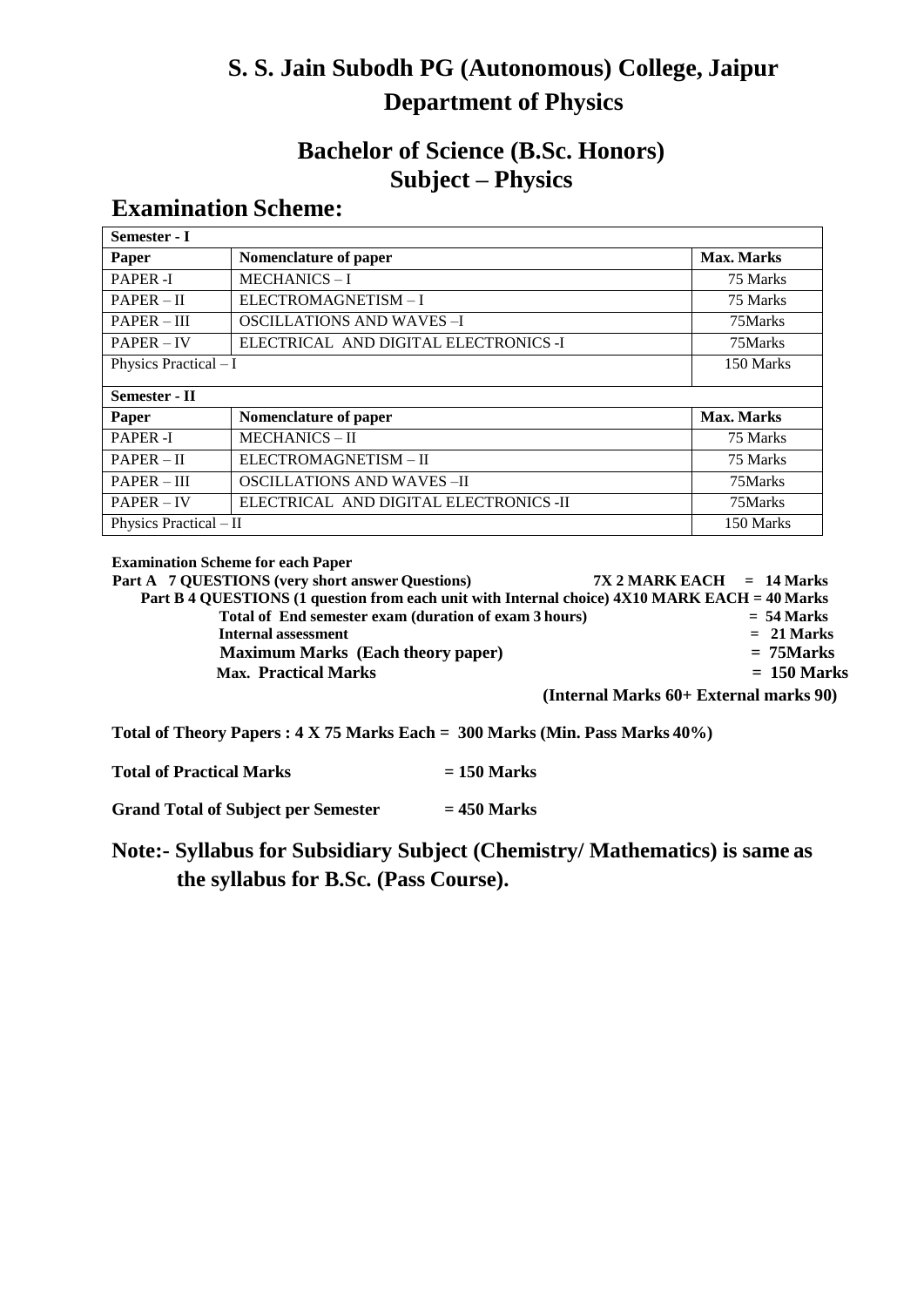# **Semester - I**

### **PAPER I: MECHANICS – I**

**Duration : 3 hrs. Max. Marks : 54 Note: There will be two parts in end semester theory paper. Part A of the paper shall contain 10 short answer questions of which 7 have to be answered . Each question will carry two marks .** Part B of the paper will consist four questions one question from each unit with internal choice. Each question **will carry 10 marks.**

### **UNIT-I Physical Laws and Frames of Reference:**

Inertial and non-inertial frames, examples. Transformation of displacement, velocity and acceleration between different frames of reference involving translation. Galilean transformation and invariance of Newton's law. Non-inertial frames, fictitous or pseudo forces, Transformation of displacement, velocity and acceleration between rotating co-ordinate systems, centrifugal acceleration, Coriolis force and its applications, Motion relative to earth. Foucault's pendulum

### **UNIT-II Special Theory of Relativity:**

Postulates of special theory of relativity. Lorentz transformations, Addition of velocities and acceleration, Time dilation and length contraction. Variation of mass with velocity, Relativistic energy and mass energy relation.

#### **UNIT-III Conservation Laws:**

Conservative forces. Potential energy. Potential energy in gravitational and electrostatic field. Rectilinear motion under conservation forces. Discussion of potential energy curves and motion of a particle. Conservation of angular momentum about an arbitrary point, Precessional motion of Spinning top, Spin precession in constant magnetic field.

#### **UNIT-IV Rigid Body Dynamics:**

Equation of motion of a rotating body, inertial coefficients, case of J not parallel to w, kinetic energy of rotation and idea of principle axis. Calculation of moment of inertia of a disc, spherical shell, hollow and solid spheres and cylindrical objects (cylindrical shell, solid cylinder) about their symmetric axis through centre of mass.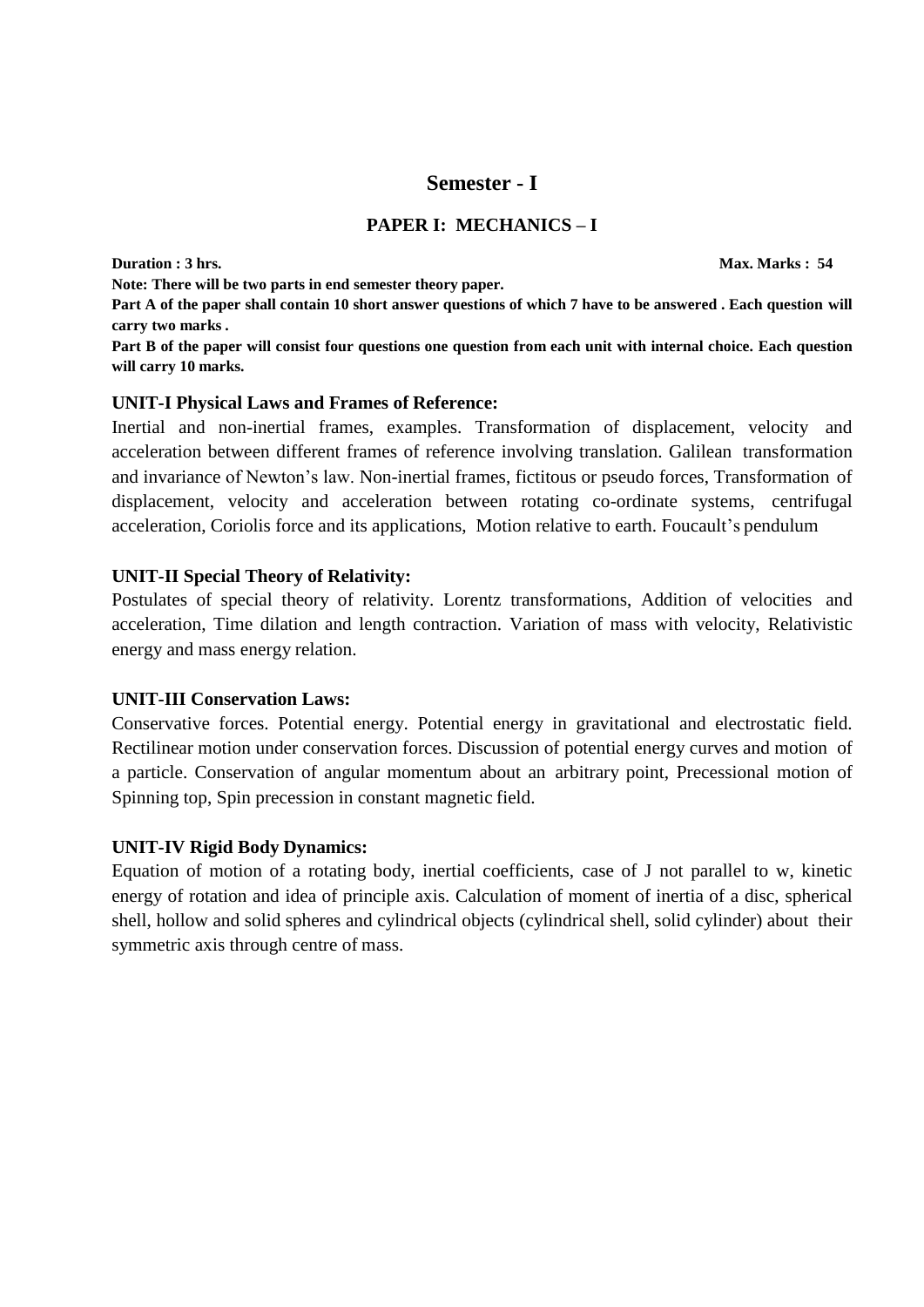# **Semester - I**

#### **Paper – II ELECTROMAGNETISM – I**

**Duration : 3 hrs. Max. Marks : 54** 

**Note: There will be two parts in end semester theory paper.**

**Part A of the paper shall contain 10 short answer questions of which 7 have to be answered . Each question will carry two marks .**

Part B of the paper will consist four questions one question from each unit with internal choice. Each question **will carry 10 marks.**

#### **UNIT -I Vector Fields :**

Partial derivative. Gradient of a scalar function. Line integral of a vector field. Divergence of a vector field. Divergence in the Cartesian coordinates, Concept of solid angle. Gauss divergence theorem, Gauss law in differential form, Gauss law from inverse square law, physical meaning of divergence of a vector, The Laplacian operator. Possion's and Laplace equations.

#### **UNIT -II Curl and the Field of Stationary Charge:**

Curl of a vector field, curl in Cartesian coordinates, Stoke's theorem, physical meaning of curl. Potential difference and potential function. Potential energy of a system. Application : energy required to build a uniformly charged sphere. Classical radius of the electron, potential and field due to a short dipole, torque and force on a dipole in a Z external field.

#### **UNIT -III The Field of Moving Charge:**

Magnetic force, Measurement of charge in motion, Invariance of charge. Electric field measured in different frames of reference, Field of a point charge moving with constant velocity, Force on a moving charge, Interaction between a moving charge and other moving charges.

#### **UNIT – IV The Magnetic Field:**

The definition of magnetic field, properties of the magnetic field. Ampere's circuital law with applications. Ampere's Law in the differential form. Vector potential. Poissions equation for vector potential. Field of any current carrying wire and deduction of Bio-Savart law.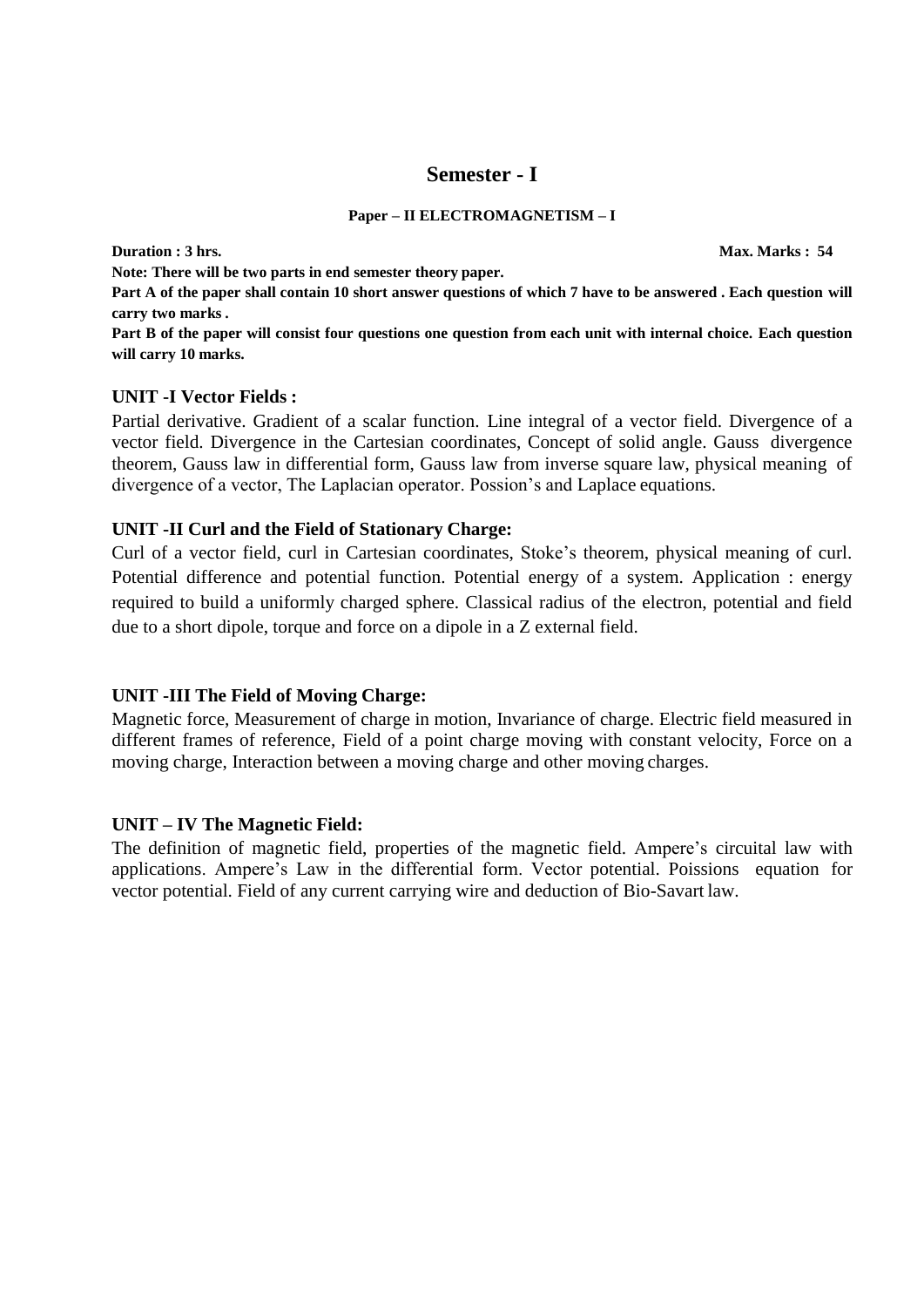# **Semester – I**

#### **Paper – III OSCILLATIONS AND WAVES –I**

**Duration : 3 hrs. Max. Marks : 54**

**Note: There will be two parts in end semester theory paper.**

**Part A of the paper shall contain 10 short answer questions of which 7 have to be answered . Each question will carry two marks .**

Part B of the paper will consist four questions one question from each unit with internal choice. Each question **will carry 10 marks.**

#### **UNIT -I Oscillations:**

Oscillations in an arbitrary potential well, Simple harmonic motion, examples-spring mass system, mass on a spring, torsional oscillator, LC circuit, energy of the oscillator,

### **UNIT -II Damped Oscillator:**

Damping of oscillator, viscous and solid friction damping. Power dissipation. Anharmonic oscillator, simple pendulum as an example.

### **UNIT -III Driven Oscillator:**

Driven harmonic oscillator with viscous damping. Frequency response, phase relations. Quality factor, Resonance. Introduction of j operator concept in Electrical oscillations, series and parallel LCR circuit. Electro-mechanical system-Ballistic Galvanometer Effect of damping.

## **UNIT – IV Coupled Oscillator:**

Equation of motion of two coupled S.H Oscillators. Normal modes, motion in mixed modes. Transient behaviour. Effect of coupling in mechanical systems. Electrically coupled circuits, frequency response. Reflected impedance. Effect of coupling and resistive load.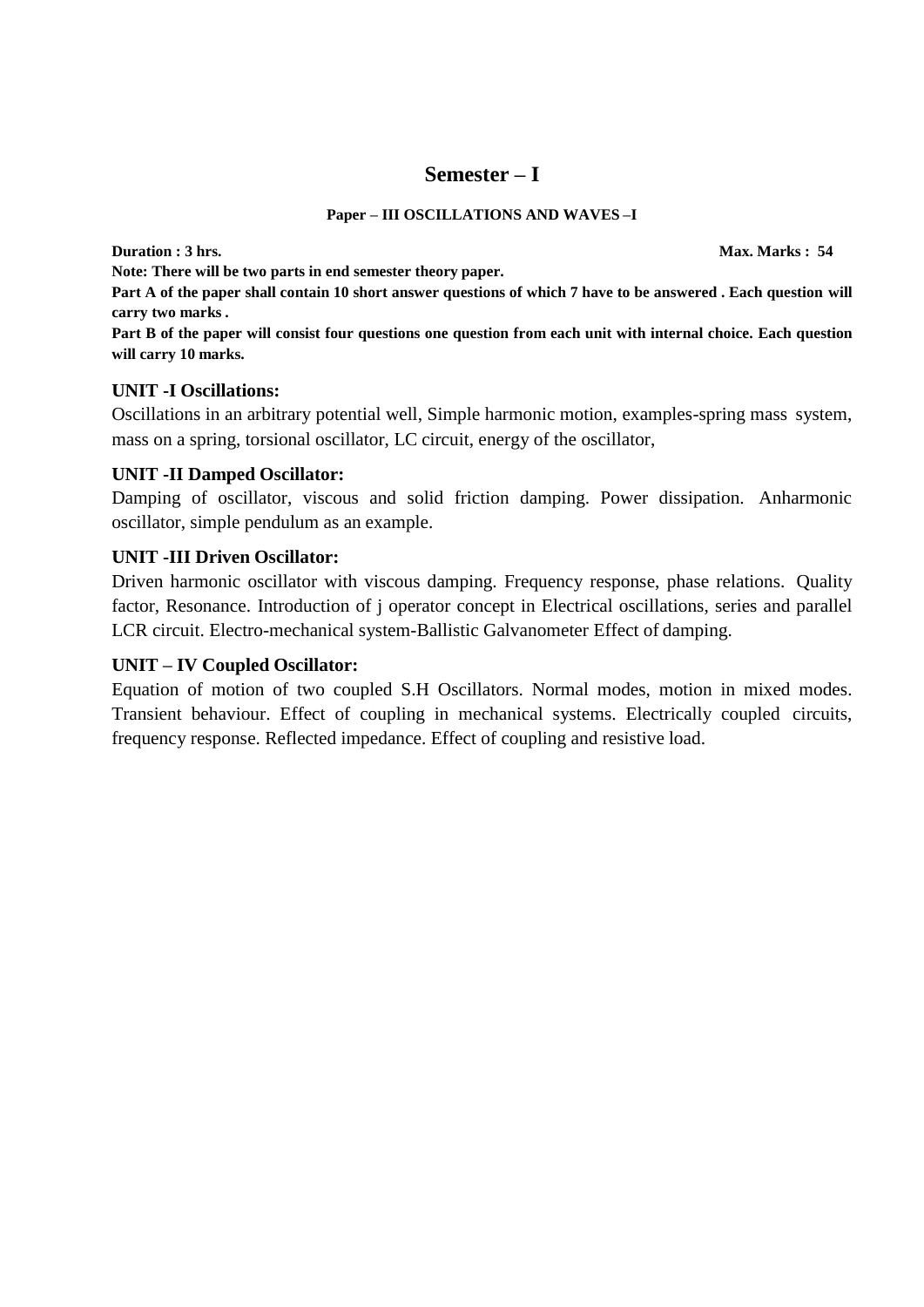# **Semester – I**

# **Paper IV- Electrical and Digital Electronics-I**

**Duration : 3** hrs. **Max. Marks : 54 Note: There will be two parts in end semester theory paper. Part A of the paper shall contain 10 short answer questions of which 7 have to be answered . Each question will carry two marks .** Part B of the paper will consist four questions one question from each unit with internal choice. Each question **will carry 10 marks.**

**Unit-I:-** Quantization of Charge, Current, Measurement of Electric Field and electric Intensity, Kirchoff's Law, Digital Electronics : Signals: Digital & Analog Signals, Positive & Negative Logics, Basic Digital Circuits and operations: AND, OR, NOT, NAND , NOR, Exclusive OR & Exclusive NOR. Boolean Algebra, De Morgan's Theorem.

**UNIT-II:-** Number system and codes number system, Binary number system, binary arithmetic, Octal number system, Hexadecimal number system, codes: Straight Binary code, Natural BCD codes, Exces-3 codes, Grey code, Hexadecimal code.

**UNIT-III:-** Standard forms for logical expression: Sum of products (SOP), Conversion into SOP forms, Products of sum (POS), Conversion into POS forms. Advantage of SOP & POS forms, Standard SOP & POS forms, Minterm & Maxterm, Interrelation between Minterm & Maxterm.

**UNIT-IV:-** Karnaugh Map, Representation of logical functions, K-map with two, three & four variables: Mapping of standard SOP & POS expressions, Minimization of the expression, Mapping of K- map from truth table, Don't care combination, Quine Mc- Clusky algorithms.

# **Physics Practical : I**

| <b>Max. Practical Marks</b>     | $= 150$ Marks |
|---------------------------------|---------------|
| <b>Internal Marks</b>           | $= 60$ Marks  |
| <b>External Practical Exam.</b> | $= 90$ Marks  |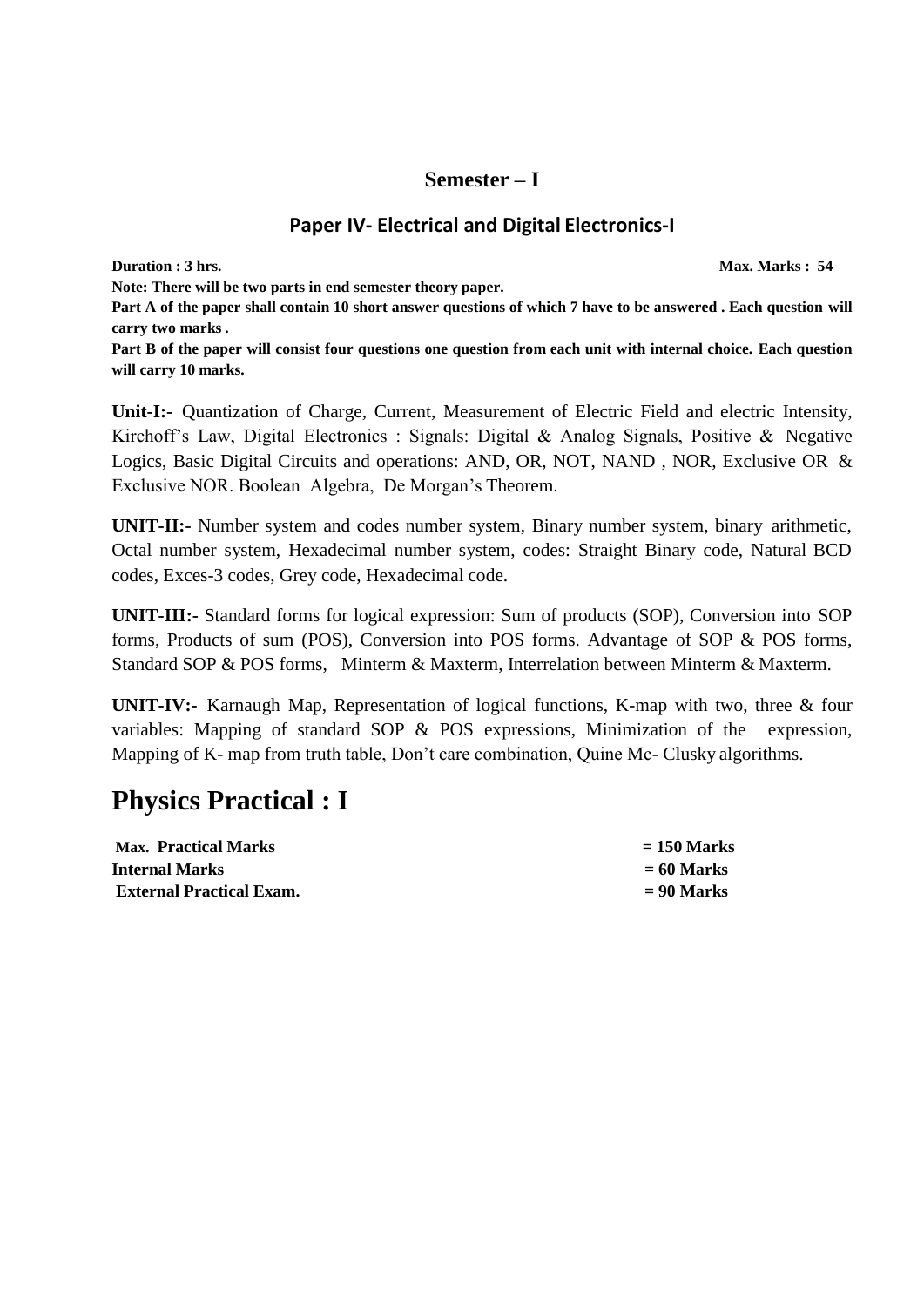# **Semester - II**

#### **Paper I MECHANICS – II**

**Duration : 3 hrs. Max. Marks : 54** 

**Note: There will be two parts in end semester theory paper.**

**Part A of the paper shall contain 10 short answer questions of which 7 have to be answered . Each question will carry two marks .**

Part B of the paper will consist four questions one question from each unit with internal choice. Each question **will carry 10 marks.**

#### **UNIT-I Centre of mass frame:**

Centre of mass, Two particle System, motion of centre of mass and concept of reduced mass, Conservation of energy and linear momentum, Collision of two particles in one and two dimensions (elastic and inelastic), Analysis of collision in centre of mass frame. Slowing down of neutrons in moderator. System with varying mass. Angular momentum and charged particle scattering by a nucleus as an example.

#### **UNIT-II Motion under central forces :**

Motion under central force, Gravitational interaction, Inertial and gravitational mass. General solution under gravitational interaction. Rutherford scattering. Discussion of trajectories. Cases of elliptical and circular orbits. Kepler's laws,

#### **UNIT-III Elasticity-I :**

Elasticity, Small deformations, Young's modulus, Bulk modulus and Modulus of rigidity for an isotropic solid, Poisson's ratio, relation between elastic constants. Elastic theorems.

#### **UNIT-IV Elasticity-II :**

Theory of bending of beams and Cantilever, Torsion of a cylinder, Bending moments and Shearing forces. Experimental determination of elastic constants by bending of beam.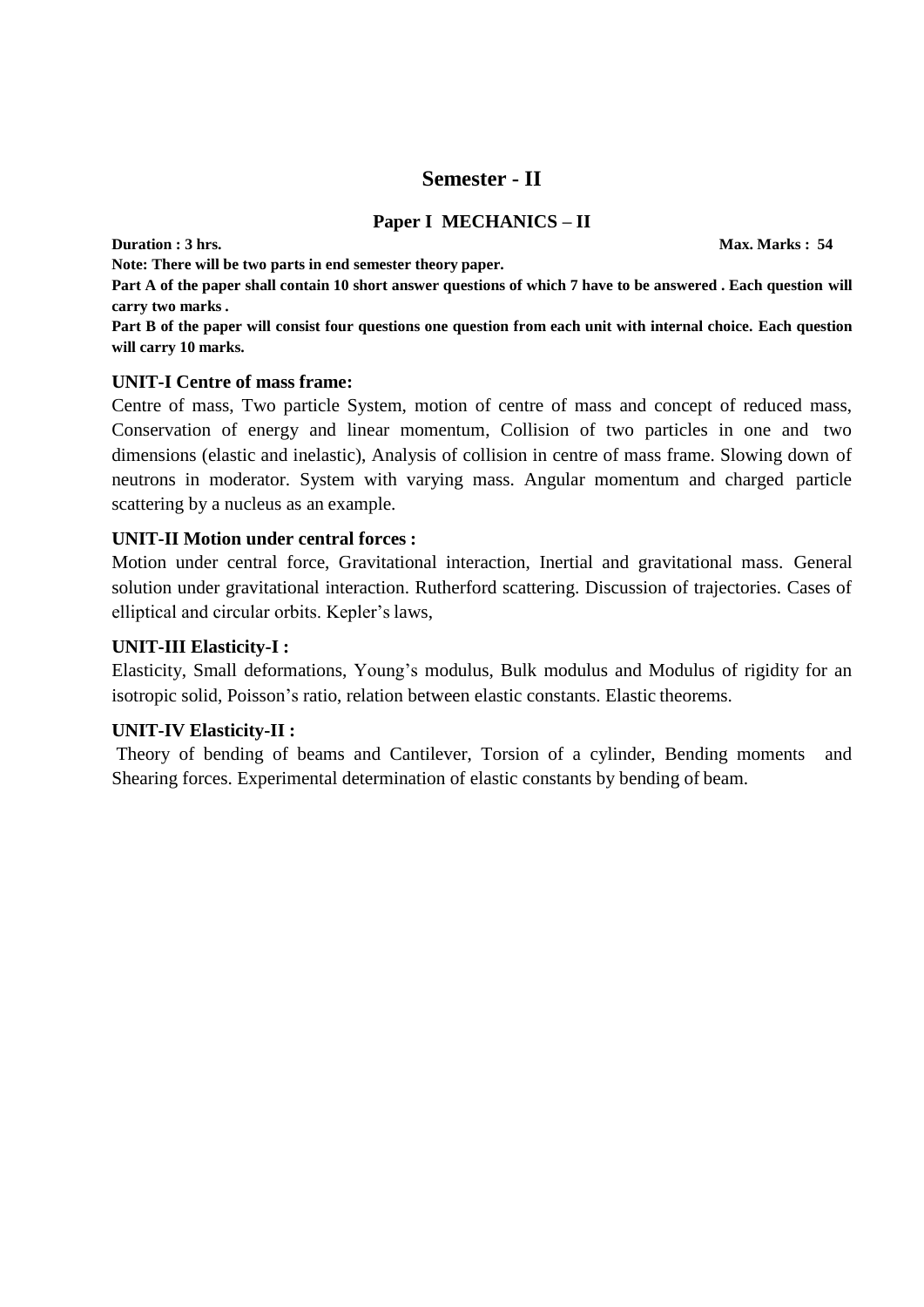#### **Paper – II ELECTROMAGNETISM – II**

**Note: There will be two parts in end semester theory paper.**

**Part A of the paper shall contain 10 short answer questions of which 7 have to be answered . Each question will carry two marks .**

Part B of the paper will consist four questions one question from each unit with internal choice. Each question **will carry 10 marks.**

#### **UNIT – I Magnetic Fields in Matter :**

Electric current due to orbital electron, the field of current loop, Bohr magneton. Orbital gyro magnetic ratio Electron spin and magnetic moment. Magnetic susceptibility, magnetic field caused by magnetized matter. Magnetization current. Free current and the field H.

#### **UNIT –II Electric Field in Matter :**

The moment of a charge distribution. Atomic and molecular dipoles. Atomic polarizability. Permanent dipole moment, dielectrics. The Capacitor filled with a dielectric. The potential and field due to a polarized sphere.

#### **UNIT –III Dielectric :**

Dielectric.. Dielectric sphere placed in a uniform field. The field of charge in dielectric medium and Gauss's law. The connection between electric susceptibility and atomic polarizability. Polarization in changing field. The bound charge (polarization) current.

#### **UNIT -IV Transient behavior and Maxwell's Equations:**

Transient behaviour of an R-C circuit. Electromagnetic Induction and Maxwell's Equations, Faraday's law in differential form. Mutual inductance, Self inductance Transient behaviour of an L-R circuit, the displacement current, Maxwell's equations in differential and integral forms.

**Duration : 3** hrs. **Max. Marks : 54**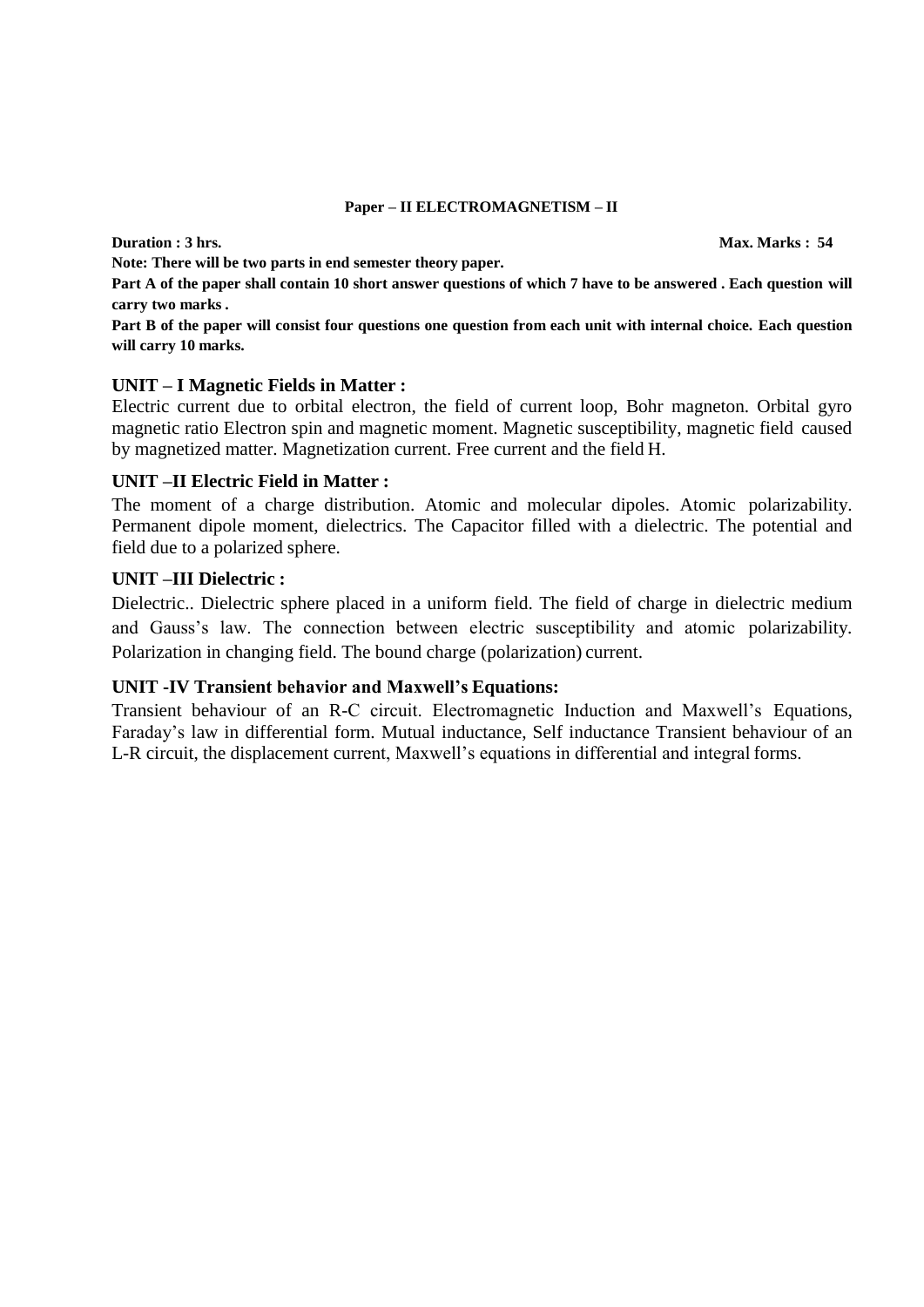#### **Paper – III OSCILLATIONS AND WAVES –II**

**Note: There will be two parts in end semester theory paper.**

**Part A of the paper shall contain 10 short answer questions of which 7 have to be answered . Each question will carry two marks .**

Part B of the paper will consist four questions one question from each unit with internal choice. Each question **will carry 10 marks.**

#### **UNIT -I Lattice dynamics:**

Dynamics of a number of oscillators with near-neighbour interactions. Equation of motion for one dimensional mono-atomic and diatomic lattices, acoustic and optical modes, dispersion relations. Concept of group and phase velocities.

## **UNIT – II Electrical Transmission Line:**

Electrical transmission line, propagation velocity, losses, characteristic impedance, standing waves, effect of termination.

### **UNIT –III Wave Motion:**

Wave motion – Elastic waves in a solid rod. Pressure waves in a gas column. Transverse waves in a string, waves in three dimensions, spherical waves, Fourier series and Fourier analysis.

### **UNIT – IV Electromagnetic Wave:**

Plane electromagnetic (EM) wave. Energy and momentum of EM wave. Radiation pressure. Radiation resistance of free space. EM waves in dispersive media (normal case). Spectrum of electromagnetic radiations.

**Duration : 3** hrs. **Max. Marks : 54**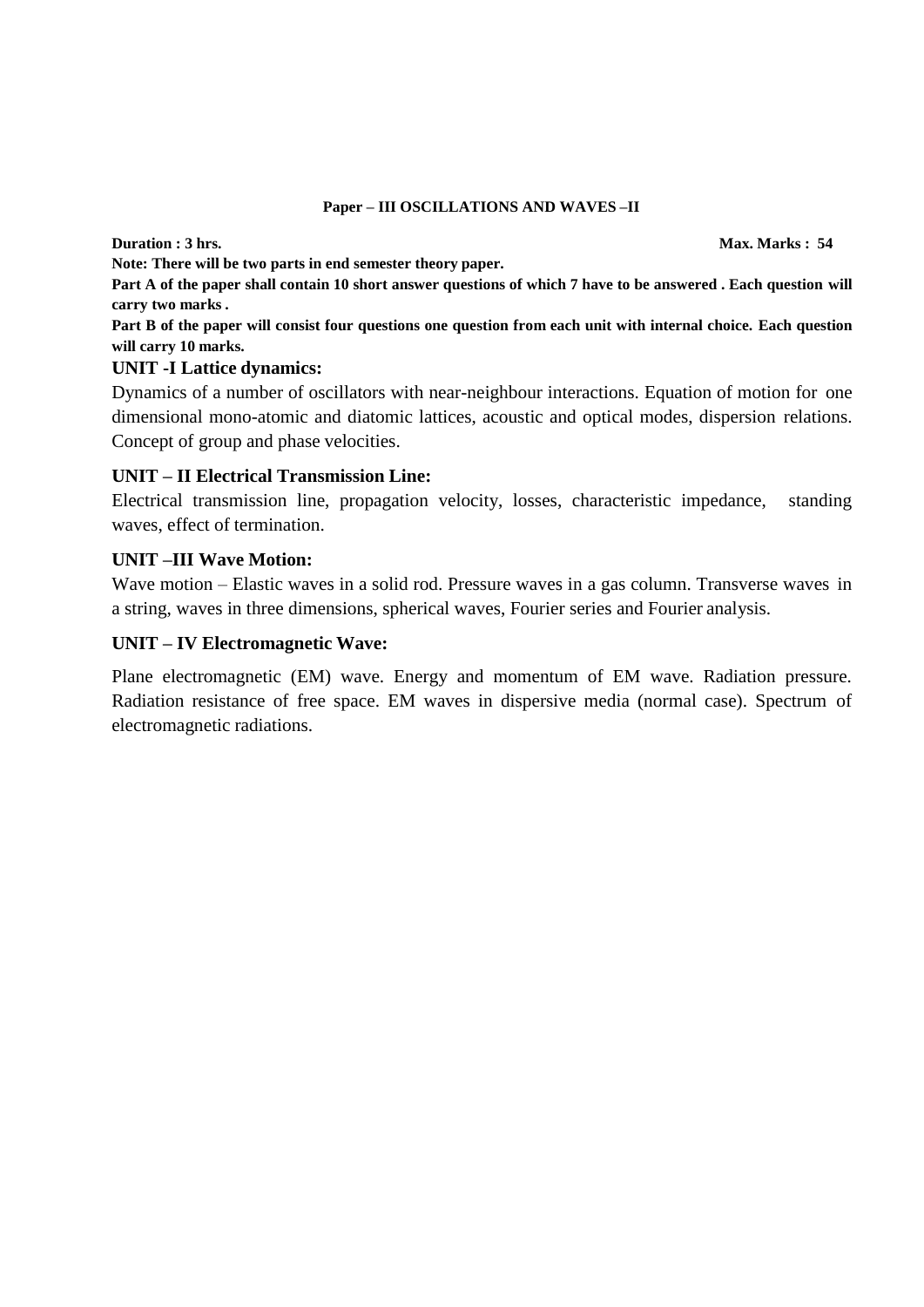# **Paper IV-Electrical & Digital Electronics –II**

**Duration : 3** hrs. **Max. Marks : 54 Max. Marks : 54 Max. Marks : 54** 

**Note: There will be two parts in end semester theory paper.**

**Part A of the paper shall contain 10 short answer questions of which 7 have to be answered . Each question will carry two marks .**

Part B of the paper will consist four questions one question from each unit with internal choice. Each question **will carry 10 marks.**

**Unit-I:-** Semi Conductor and Transistor Characteristics, Field Effect Transistor, Digital Logic Families: **(a)** Bipolar Logic Families, Characteristics of Digital IC's. Register Transistor Logic (RTL), DCTL, DTL, ECL, TTL- Circuits. **(b)** Unipolar Logic Families, MOS-Logic: MOSFET Inverter, MOSFET NAND and NOR Gates, CMOS-Logic: CMOS Inverter, CMOS NAND and NOR Gate.

**Unit-II:-** Combinational Circuits: Multiplexers, Basic four input one output Multiplexer, IC-74151- 8 to 1 Multiplexer, IC- 74150-16 to 1 Multiplexer,De-Multiplexer-1 to 4 De-Multiplexer, 1 to 8 De-Multiplexer, IC-74154-1 to 16 De- Multiplexer, Decoder: Basic Binary Decoder, 3 to 8 Decoder, IC 74154- 4 to 16 Decoder, BCD to Seven Segment Decoder, Parity generators and Checkers.

**Unit-III:-** Sequential Circuits(Latch): Flip Flops: Flip Flops, Basic Flip Flops (the latch), R-S Flip Flop, D-type Flip Flop, J-K Flip Flop, T-type Flip Flop, Master Salve J-K Flip Flop, Applications of Flip Flops,.

**Unit–IV:-** Digital Counters: Introduction, Modulus of Counter, Asynchronous Mod-16 Ripple Counter, Synchronous Mod and Counter, Up/Down Counter, Ring Counter, Left and Right Shift Register Operations, Applications of Digital Counters and Shift Registers.

# **Physics Practical : II**

| <b>Max. Practical Marks</b>     | $= 150$ Marks |
|---------------------------------|---------------|
| <b>Internal Marks</b>           | $= 60$ Marks  |
| <b>External Practical Exam.</b> | $= 90$ Marks  |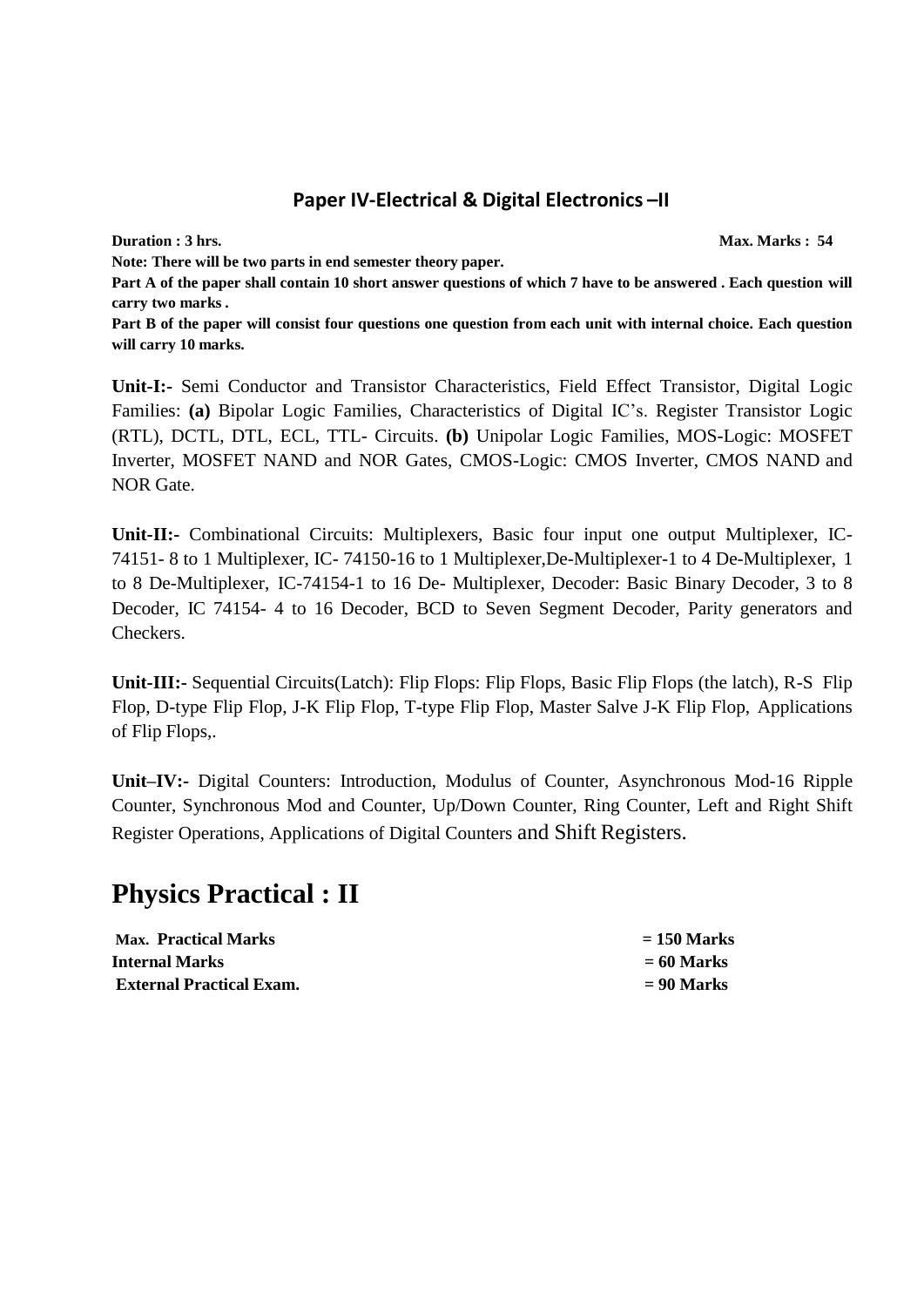# **S.S. JAIN SUBODH PG (Autonomous) COLLEGE, JAIPUR B.Sc. Hons. Physics SEMESTER – III**

#### **Paper –I -STATISTICAL AND THERMODYNAMICAL PHYSICS-I**

#### **UNIT I General Thermo-dynamical Interaction:**

Thermal interaction ; Zeroth law of thermodynamics Helmholtz free energy; Adiabatic interaction and enthalpy ;General interaction and first law of thermodynamics; Infinitesimal general interaction; Gibb's free energy and Phase transitions. Clausius-Clapeyron equation; Vapor pressure curve.

#### **UNIT II Carnot's Engine and Maxwell Relation:**

Heat engine and efficiency of engine, Carnot,s Cycle; Thermodynamic scale as an absolute scale; Maxwell relations and their applications.

#### **UNIT III Production of Low Temperature:**

Joule Thomson expansion and J.T. coefficients for ideal as well as Vander Waal's gas. Porous plug experiment, Temperature inversions. Regenerative cooling and cooling by adiabatic expansion and demagnetization.

### **UNIT IV Application of Low Temperature:**

Liquid Helium, He I and He II, super fluidity, quest for absolute zero. Nernst heat theorem. Qualitative Discussion of Superconductivity.

#### **Reference books:**

- 1. Berkeley series Vol. V, Statistical Physics
- 2. Reif-Thermodynamics and Statistical Physics
- 3. Lokanathan and Khandelwal-Thermodynamics and Statistical Physics
- 4. Sears- Thermodynamics, Kinetic theory of gases and Statistical Physics
- 5. Kittle Thermal Physics

#### **Paper – II -OPTICS –I**

#### **UNIT-I Geometrical Optics:**

Fermat's principle, Laws of reflection and refraction from Fermat's principle, refraction at a spherical surface. Axial, lateral, angular magnification and their interrelationship; Abbe's Sine condition for spherical surfaces;

#### **UNIT-II Lenses:**

Refraction through a thick and thin lenses and its Focal length , Focal length of two thin lenses separated by a distance, Cardinal points of a co-axial lens system, properties of cardinal points; construction of image using cardinal points.

#### **UNIT-III Interference:**

Young's double slit experiment, temporal and spatial coherence, coherence length, Division of amplitude, Interference in thin films, colour in thin films. Wedge shaped film, Newton rings and determination of wavelength and refractive index by Newton ring. Michelson Interferometer, Measurement of wavelength and refractive index by Michelson Interferometer.

#### **Unit-IV Polarization:**

Polarization states of electromagnetic (EM) waves, reflection and refraction of plane EM wave at plane dielectric surface, boundary conditions, derivation of Fresnel's relations. Huygen's theory, Theory of double refraction using Fresnal's ellipsoidal surface (no mathematical derivation). Production and analysis of plane, circularly and elliptically polarized light, quarter and half wave plates.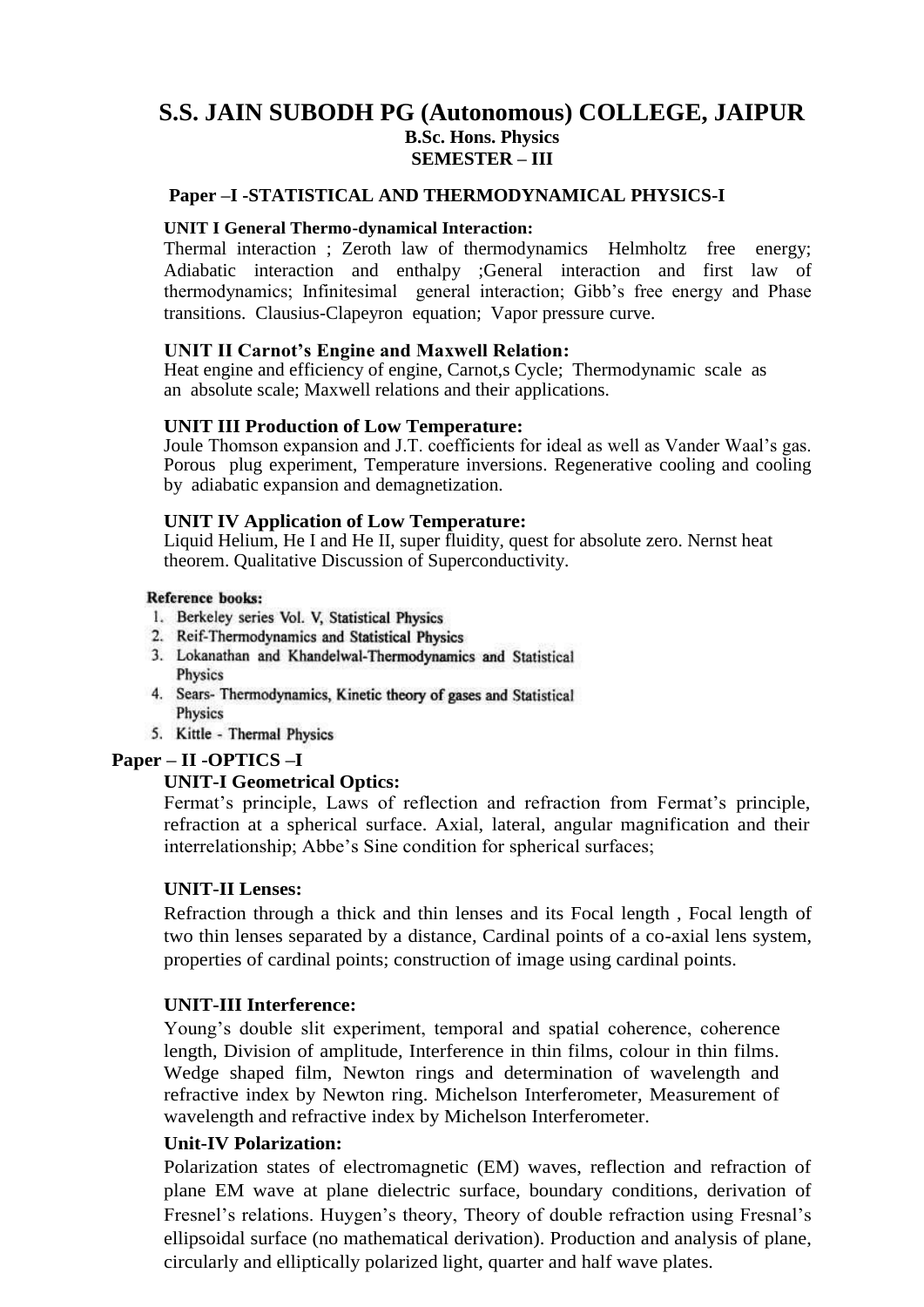#### **1. Principles of Optics by B.K. Mathur**

- 2. Optics by D.P. Khandelwal
- 3. Introduction to Modern Optics by A.K. Ghatak (Tata McGraw Hill)
- 4. Optics by Brij Lal and Subramanium.
- 5. An Introduction to Modern Optics by G.R. Fowels.
- 6. Optical Physics by Lipson and Lipson
- 7. Essentials of Lasers by Allen.

#### **Paper – III -ELECTRONICS & SOLID STATE DEVICES –I**

### **UNIT-I Circuit Analysis:**

Network-some important definitions, loop and nodal equation based on DC and AC circuits (Kirchhoff's Laws), Four terminal network parameters; Current volt conventions, Open circuit, short circuit and hybrid parameters of any four terminals network. Input, Output and mutual impendence for an active four terminal network.

#### **UNIT – II Network Theorems:**

Superposition, Thevenin, Norton, Reciprocity, Compensation and maximum power transfer and miller theorems.

#### **UNIT – III Semiconductors:**

Intrinsic and extrinsic semiconductors, charge densities in N and P materials, conduction by drift and diffusion of charge carriers. PN diode equation, capacitance effects. Nature of charge carriers by Hall effect and Hall coefficient. Zener Diode, tunnel diode, photovoltaic effect.

## **UNIT – IV Rectifiers and Voltage Regulation:**

Half-wave, full wave and Bridge rectifiers, Calculation of ripple factor, efficiency and regulation. Filters: shunt inductors, shunt capacitor, L sections and  $\pi$  sections filters. Voltage regulation and voltage stabilization by Zener diode, Voltage multiplier circuits.

#### Reference books:

- 1. John D. Ryder, Electronic Fundamentals and Applications, Prentice Hall of India Pvt. Ltd., New Delhi.
- 2. John D. Ryder, Engineering Electronics, McGraw Hill Book Company, New Delhi.
- 3. Jacob Millman and ChristoscSHMESTER-JIIntegrated Electronics.<br>Analog and Digital Circuits and systems: McGraw-Hill Ltd.
- **PAPER-IV-PHYSICS OF MATERIALS**<br>4. Albert Paul Malvino, Digital Computer Electronics, Tata McGraw- Hill Pub. Co. Ltd., New Delhi (1983).<br>5. Kumar & Gupta, Hand book of Electronics.
- 
- 6. G.K. Mithal, Hand Book of Electronics.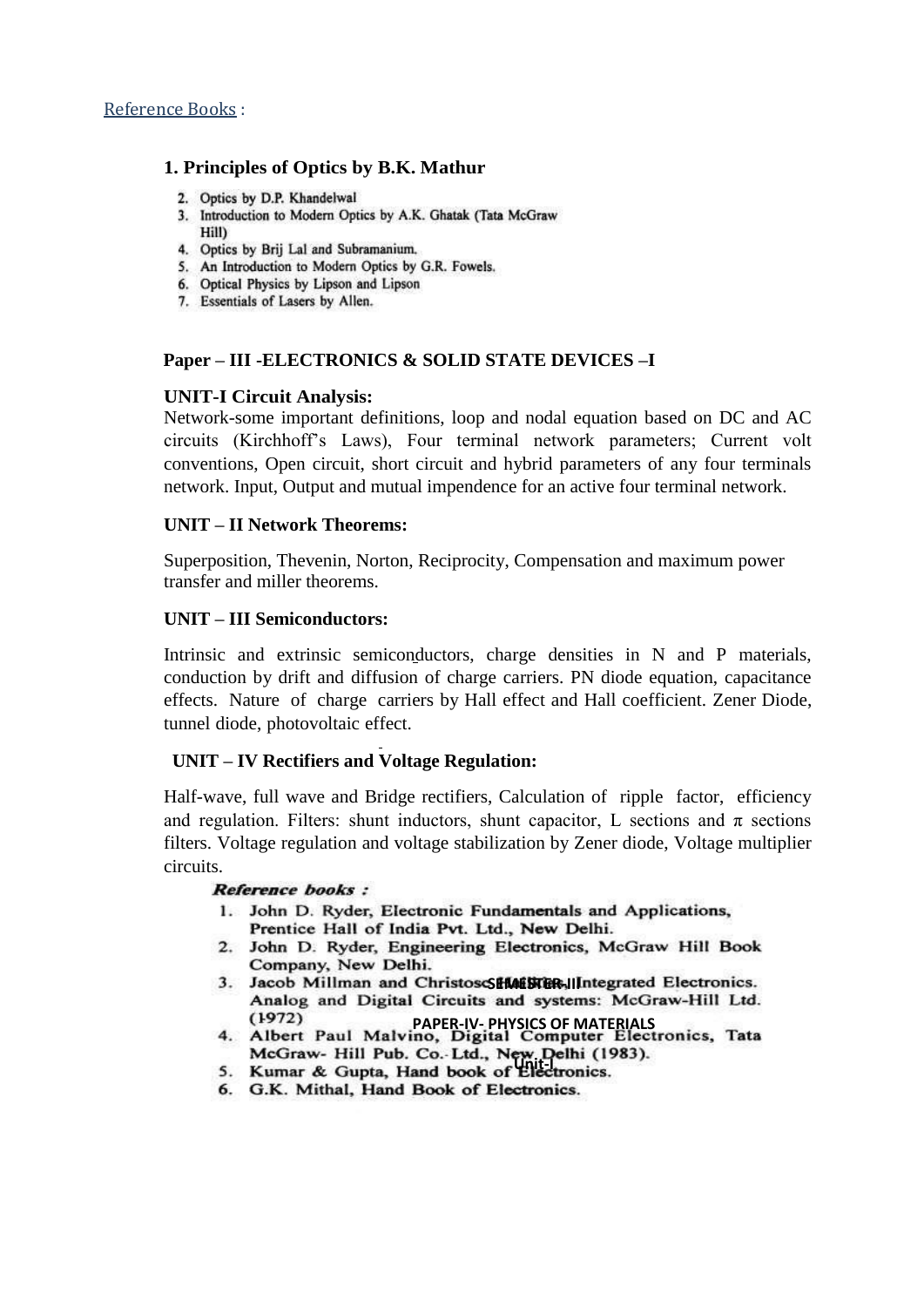## **PAPER-IV- PHYSICS OF MATERIALS-I**

#### **Unit-I**

**Materials:** Crystalline and non-crystalline (amorphous) materials, crystal structure and its description in seven systems, lattice, space lattice, bravis lattice, polymers, classification of polymers, carbon nanostructures, nanotubes and nanofibers, 2D materials, magnetic materials, dielectric and ferroelectrics.

## **Unit-II**

 **Synthesis of materials:** Physical and chemical synthesis, Sol-gel, thermal evaporation and chemical vapor deposition(CVD) method, solid state diffusion method, laser ablation and pulsed laser deposition (PLD) method.

## **Unit-III**

**Bonding in materials:** Bonds, types of bonds, bond energy, bond length, ionic bonding, and calculation of lattice energy of ionic crystals, madelung constant, covalent bonding, metallic bonding, secondary bonding, vibration in bonding and their properties.

### **Unit-IV**

 **Defects in materials:** Defects, types of defects, point defects intrinsic and extrinsic defects, roles of defects in materials characteristics, line defects, dislocations, screw dislocations, mixed dislocations, columnar defects, volume defects, Frenckel & Shottky defects.

### **Physics Practical: III**

- 1. Using Platinum resistance thermometers find the melting point of a given substance.
- 2. Using Newton's rings method find out the wave length of a monochromatic source and find the refractive index of liquid .
- 3. Using Michelson's interferometer finds out the wavelength of given monochromatic source (Sodium light).
- 4. To determine dispersive power of prism.
- 5. To determine wave length by grating.
- 6. To determine wave length by biprism.
- 7. Determine the thermodynamic constant  $\mathbb D$  using Clements & Desorment's method.
- 8. To determine thermal conductivity of a bad conductor by Lee's method.
- 9. Study of variation of total thermal radiation with temperature.
- 10. To study the Specific rotation of sugar solution by polarimeter.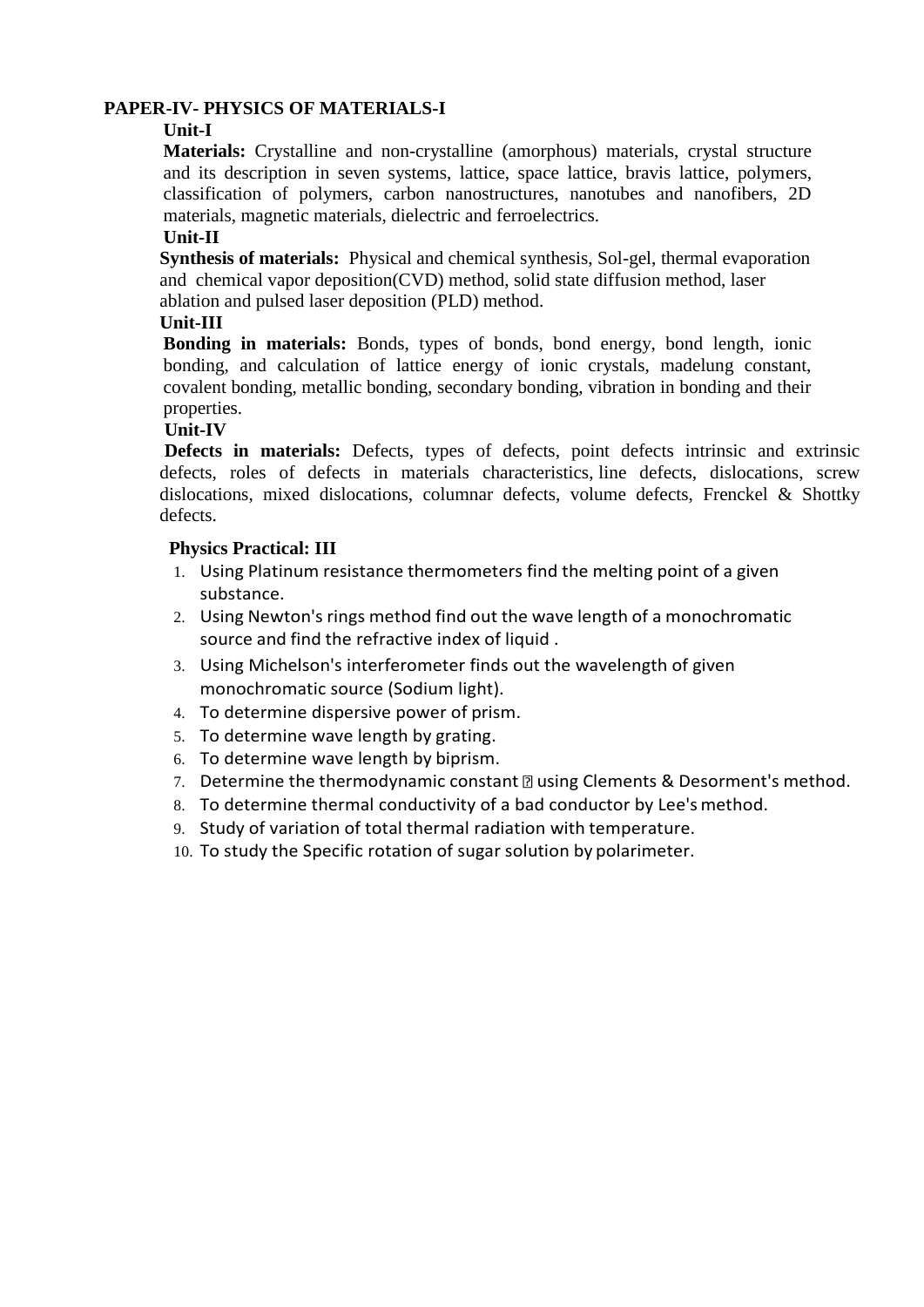# **S.S. JAIN SUBODH PG (Autonomous) COLLEGE, JAIPUR B.Sc. Hons. Physics**

## **SEMESTER – IV**

Paper –I STATISTICAL AND THERMODYNAMICAL PHYSICS-II

### **UNIT I Kinetic Theory of Gases:**

Distribution law of molecular velocities, most probable, average and RMS velocities, Energy distribution function; Experimental verification of the Maxwell velocity distribution the principle of equipartition of energy.

#### **UNIT II Transport Phenomenon of Gases:**

Transport Phenomenon: Mean free path, distribution of free paths, coefficients of viscosity, thermal conductivity, diffusion and their interrelation.

#### **UNIT III Classical Statistics:**

Validity of classical approximation, Phase space, micro and macro states; Thermo dynamical probability, entropy and thermodynamic probability; Monoatomic ideal gas; Barometric equation ; Specific heat capacity of diatomic gas; Heat capacity of solids.

#### **UNIT IV Quantum Statistics:**

Black body radiation and failure of classical statistics, Postulates of quantum statistics, indistingushability, wave function and exchange degeneracy, a priori-probability; Bose Einstein statistics and its distribution function ;Plank distribution function and radiation formula ;Fermi Dirac statistics and its distribution function ,contact potential ,thermionic emission ;Specific heat anomaly of metals ;Nuclear spin statistics (para and ortho hydrogen)

#### Reference books:

- 1. Berkeley series Vol. V, Statistical Physics
- 2. Reif-Thermodynamics and Statistical Physics
- 3. Lokanathan and Khandelwal-Thermodynamics and Statistical Physics
- 4. Sears- Thermodynamics, Kinetic theory of gases and Statistical Physics
- 5. Kittle Thermal Physics

#### Paper – II OPTICS –II

## **UNIT-I Fraunhoffer Diffraction:**

Fraunhofer diffraction at single slit and a circular aperture, intensity distribution and width of central maxima, and determination of slit size, two slit diffraction and its intensity distribution with missing orders. Diffraction due to N slits with intensity distributions. Plane transmission grating its formation and intensity distribution.

#### **UNIT-II Fresnel class of Diffraction & Resolving Power:**

Fresnel class of diffraction, half period zones, zone plate, diffraction due to circular aperture. Diffraction at straight edge, thin and thick wire, rectangular slit. Rayleigh's criterion, resolving power of prism, telescope, microscope and plane transmission grating.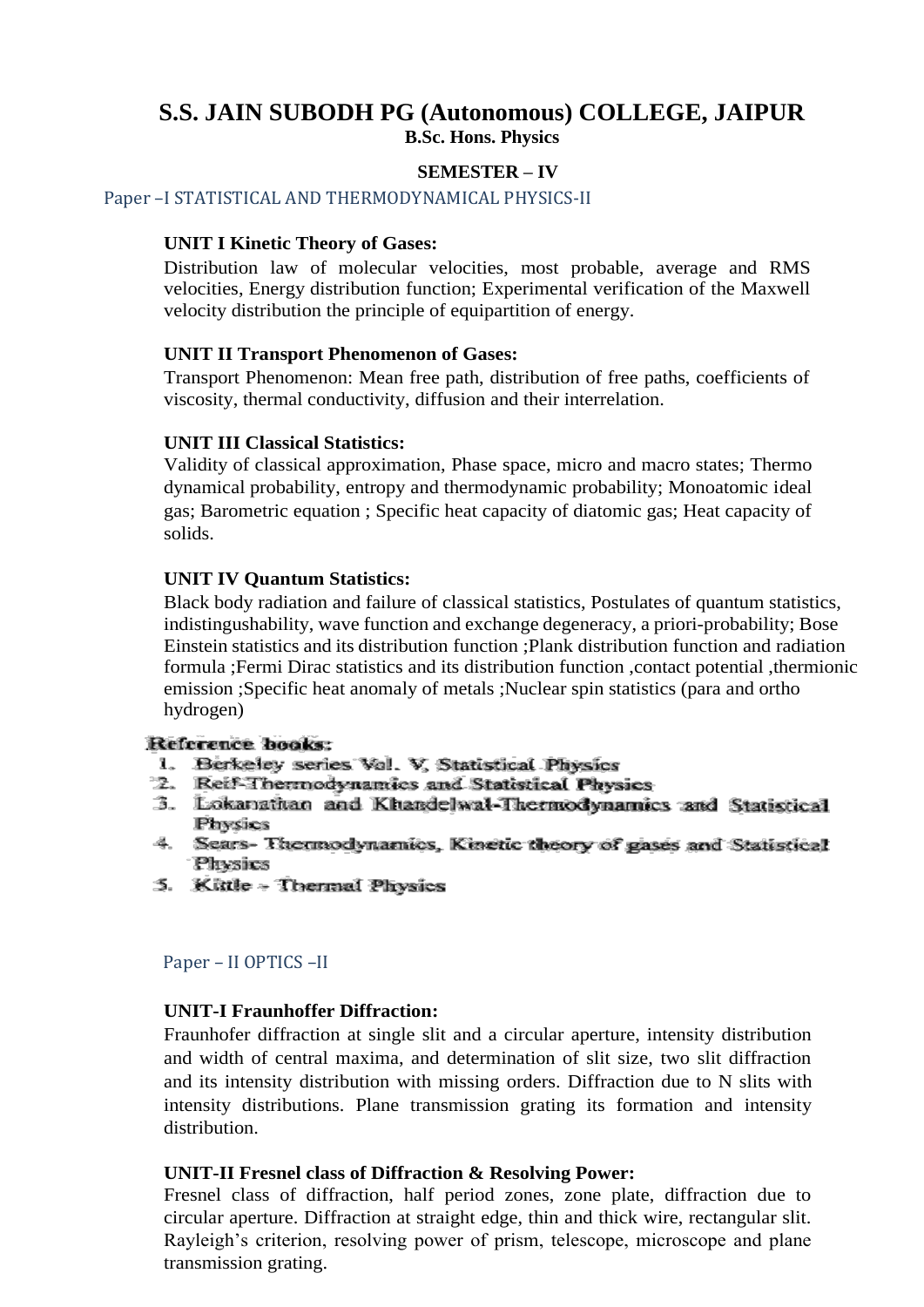## **Unit-III Optical Activity and Holography :**

Optical activity, Specific rotation, biquartz and half shade polarimeters. Basic concepts of holography, construction of a hologram and reconstruction of the image, important features of hologram and uses of holography.

### **Unit-IV Lasers:**

Difference between ordinary and laser source, stimulated and spontaneous emission, stimulated absorption. Einstein's A and B coefficients, population inversion, conditions for laser action, meta-stable states, pumping. Types of lasers, construction, working and energy level schemes of He-Ne and Ruby laser. Properties and uses of lasers.

### *Reference Books :*

- *1. Principles of optics by B.K. Mathur*
- 2. Optics by D.P. Khandelwal
- 3. Introduction to Modern Optics by A.K. Ghatak (Tata McGraw Hill)
- 4. Optics by Brij Lal and Subramanium.
- 5. An Introduction to Modern Optics by G.R. Fowels.
- 6. Optical Physics by Lipson and Lipson
- 7. Essentials of Lasers by Allen.

# **PAPER – III -ELECTRONICS & SOLID STATE DEVICES –II UNIT-I Transistor:**

Notations and volt -ampere characteristics for bipolar junction transistor, concept of load line and operating point, hybrid parameters. Transistor as Amplifiers: CB, CE, CC configurations, its characteristic curves and their equivalent circuits. Analysis of transistor amplifiers using hybrid parameters and its frequency response. Fixed and emitter biasing, bias stability in transistor circuits.

## **UNIT-II Amplifiers with Feedback:**

Concept of feedback, positive and negative feedback, voltage and current feedback circuits, Advantages of negative feedback- stabilization of gain by negative feedback, Effect of feedback on output and input resistance. Reduction of nonlinear distortion by negative feedback. Effect on gain- frequency response.

## **UNIT-III Operational Amplifier & Oscillators:**

Differential amplifier, DC levels shifter, operational amplifier, input and Output impedances, input offset current. Application: Unity gain buffer, Adder, Subtractor, Integrator and Differentiator. Feedback requirements for oscillations, circuit requirement for oscillation, basic oscillator analysis. Colpitt and Hartley oscillators. R-C oscillators, Piezoelectric frequency control.

#### **UNIT-IV Field Effect Transistor and Digital Circuits:**

Field Effect Transistor (FET) and its characteristic biasing JFET, ac operation of JFET and MOSFET.Binary, Hexadecimal and Octal number systems. Binary arithmetic. Logic fundamentals AND, OR, NOT, NOR., NAND, XOR gates, Boolean theorems, transistor as a switch, logic gates: circuit realization of logic functions. Analog to digital and digital to analog analysis. DDL, RTL, TTL circuits.

 $\overline{a}$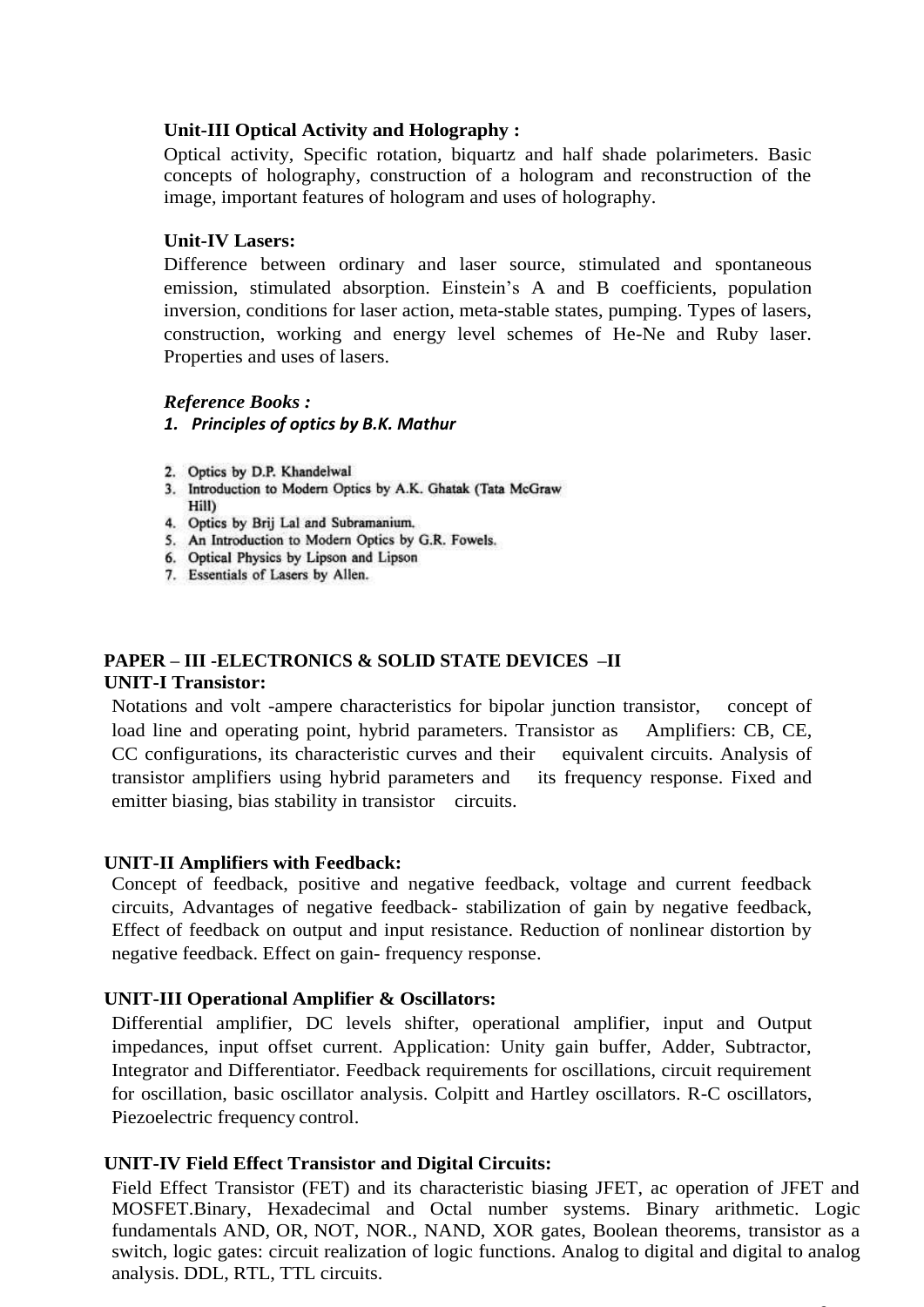### **Reference books:**

- 1. John D. Ryder, Electronic Fundamentals and Applications, Prentice Hall of India Pvt. Ltd., New Delhi.
- 2. John D. Ryder, Engineering Electronics, McGraw Hill Book Company, New Delhi.
- 3. Jacob Millman and Christosc Hailkias, Integrated Electronics. Analog and Digital Circuits and systems: McGraw-Hill Ltd.

## **PAPER-IV- PHYSICS OF MATERIALS**

## **Unit-I**

**Modification of materials:** Heating, doping, cooling, quenching, solidification and crystallization, glass transition, light induced modification, irradiation by swift heavy ions and electron irradiation. **Unit-II**

**Analysis of materials:** X-ray diffraction (XRD), Microwave diffraction, X-ray Fluorescence (XRF), X-ray Photoelectron Spectroscopy (XPS), Scanning Electron Microscopy (SEM), Transmission Electron Microscopy (TEM), Raman Spectroscopy, Positron Annihilation Spectroscopy (PAS).

## **Unit-III**

**Applications of materials:** Nanodevices, Solar cell & fuel cell fabrications, Energy & Charge storage, Memory storage, Microwave (Radiation) shielding. Fire retardancy, Reflectors & absorbers. **Unit-IV**

**Energy Materials:** Memory and resistive switching. Solar Energy collectors, solid state hydrogen storage in carbon nanotubes, Oxides, sulfides, carbon nanostructures and ferroelectrics for high energy storage.

## **References:**

- 1. Handbook of Science and Technology in India published in 2002
- 2. Materials Science and Engineering, V.S. Raghvan TMH.
- 3. J.A.Duffie, Solar materials and thermal process, John Wiley and Sons, New York.

## **Physics Practical-IV**

- 1. Plot thermo emf versus temperature graph and find the neutral temperature (Use sand bath)
- 2. Study of power supply using two diodes/bridge rectifiers with various filter circuits.
- 3. Study of half wave rectifier using single diode and application of L and  $\pi$  section filters.
- 4. To study characteristics of a given transistor PNP/NPN (Common emitter, common base and common collector configurations
- 5. Determination of band gap using a junction diode.
- 6. Determination of power factor (cos δ) of a given coil using CRO.
- 7. Study of single stage transistor audio amplifier (Variation of gain with frequency).
- 8. To determine e/m by Thomson's method.
- 9. Determination of velocity of sound in air by standing wave method using speaker, microphone and CRO
- 10. Measurement of inductance of a coil by Anderson's bridge.
- 11. Measurement of capacitance and dielectric constant of a liquid and gang condenser by de-Sauty Bridge.
- 12. Any experiment according to theory paper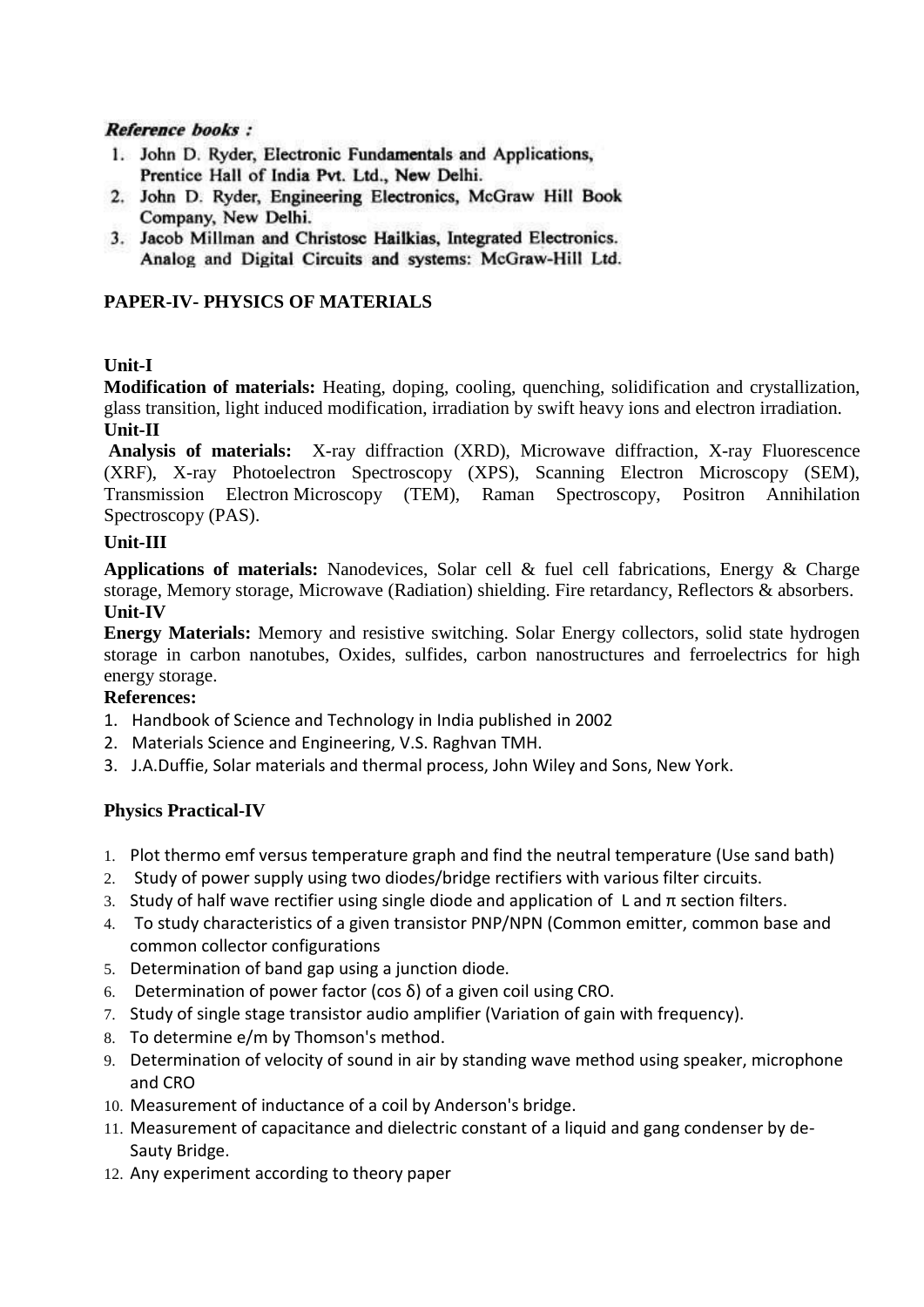#### **Syllabus for B.Sc. (Hons.) Physics SEMESTER-V**

#### **PAPER-IV - Atomic and Molecular Physics –I**

#### **Unit-I**

Atoms in Electric and Magnetic Fields :- Electron Angular Momentum. Space Quantization. Electron Spin and Spin Angular Momentum. Larmor's Theorem. Spin Magnetic Moment. Stern-Gerlach Experiment. Zeeman Effect: Electron Magnetic Moment and Magnetic Energy, Gyromagnetic Ratio and Bohr Magneton.

Atoms in External Magnetic Fields :- Normal and Anomalous Zeeman Effect. Paschen Back and Stark Effect (Qualitative Discussion only).

#### **Unit-II**

Many electron atoms :- Pauli's Exclusion Principle. Symmetric and Antisymmetric Wave Functions. Periodic table. Fine structure. Spin orbit coupling. Spectral Notations for Atomic States. Total Angular Momentum. Vector Model. L-S and J-J couplings. Hund's Rule. Term symbols. Spectra of Hydrogen and Alkali Atoms (Na etc.).

#### **Unit-III**

Molecular Spectra :- Rotational Energy levels, Selection Rules and Pure Rotational Spectra of a Molecule. Vibrational Energy Levels, Selection Rules and Vibration Spectra. Rotation- Vibration Energy Levels, Selection Rules and Rotation-Vibration Spectra. Determination of Internuclear Distance.

Raman Effect :- Quantum Theory of Raman Effect. Characteristics of Raman Lines. Stoke's and Anti-Stoke's Lines. Complimentary Character of Raman and infrared Spectra.

#### **Unit-IV**

Lasers :- Einstein's A and B coefficients. Metastable states. Spontaneous and Stimulated emissions. Optical Pumping and Population Inversion. Three-Level and Four-Level Lasers. Ruby Laser and He-Ne Laser.

#### **Reference Books:**

- 1. Concepts of Modern Physics by Arthur Beiser (McGraw-Hill Book Company, 1987)
- 2. Atomic physics by J.B.Rajam & foreword by Louis De Broglie.( S.Chand & Co., 2007).
- 3. Atomic Physics by J.H.Fewkes & John Yarwood. Vol. II (Oxford Univ. Press, 1991).
- 4. Physics of Atoms and Molecules, Bransden and Joachein.
- 5. Molecular Spectroscopy, Banwell.
- 6. Optoelectronics by Ghatak and Thyagarajan
- 7. Principles of Lasers by Svelto